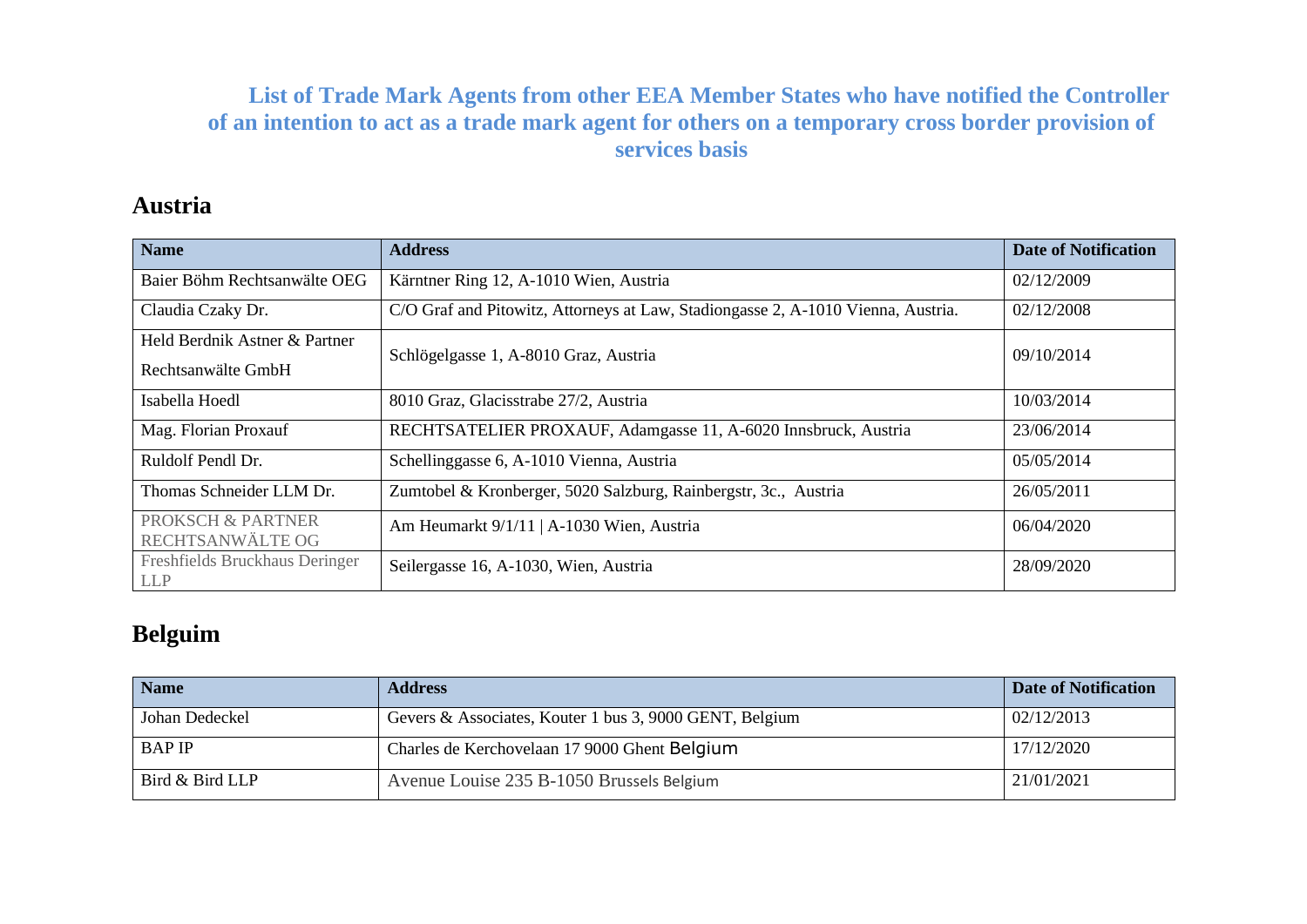# **Bulgaria**

| <b>Name</b>                   | <b>Address</b>                                                                    | <b>Date of Notification</b> |
|-------------------------------|-----------------------------------------------------------------------------------|-----------------------------|
| <b>Rumen Dontchey Darakey</b> | "Buntovnik" Str. 61, BG-1421 Sofia, Bulgaria                                      | 02/09/2014                  |
| Tatyana Boyanova Lekova       | 136 Hristo Botev Blvd. Fl.6, Apt.18, BG-1202 Sofia, Bulgaria                      | 23/12/2009                  |
| Kostadin Manev                | Manev & Partners, Patriarh Evtimii Blvd. 73, Floor 1, 1463 Sofia, Bulgaria        | 2/08/2017                   |
| Iskra Bratovanova             | 53-55 Totleben Blvd. Regus Sofia City West 1606 Sofia Bulgaria                    | 22/02/2021                  |
| Metodi Yurukov                | ip21 Oakleigh Europe ul. Todor Alexandrov 41 Floor 2 2700 Blagoevgrad<br>Bulgaria | 16/12/2021                  |

# **Cyprus**

| <b>Name</b>                    | <b>Address</b>                                                 | <b>Date of Notification</b> |
|--------------------------------|----------------------------------------------------------------|-----------------------------|
| Christodoulos G. Vassiliades & | Ledra House, 15 Agiou Pavlou Str., Agios Andreas, 1105, Cyprus | 03/09/2019                  |
| Co. LLC                        |                                                                |                             |

# **Czech Republic**

| <b>Name</b>     | <b>Address</b>                                  | <b>Date of Notification</b> |
|-----------------|-------------------------------------------------|-----------------------------|
| Alena Straubova | Smetanova 8, , CZ-602 00 Brno, Czech Republic   | 24/11/2014                  |
| Cermak A Spol   | Elisky Peskove 15/735 Phraha s, Czech Republic  | 18/05/2012                  |
| Hajek Zrzavecky | Revolucni 1003/3, 11000 Praha 1, Czech Republic | 25/11/2009                  |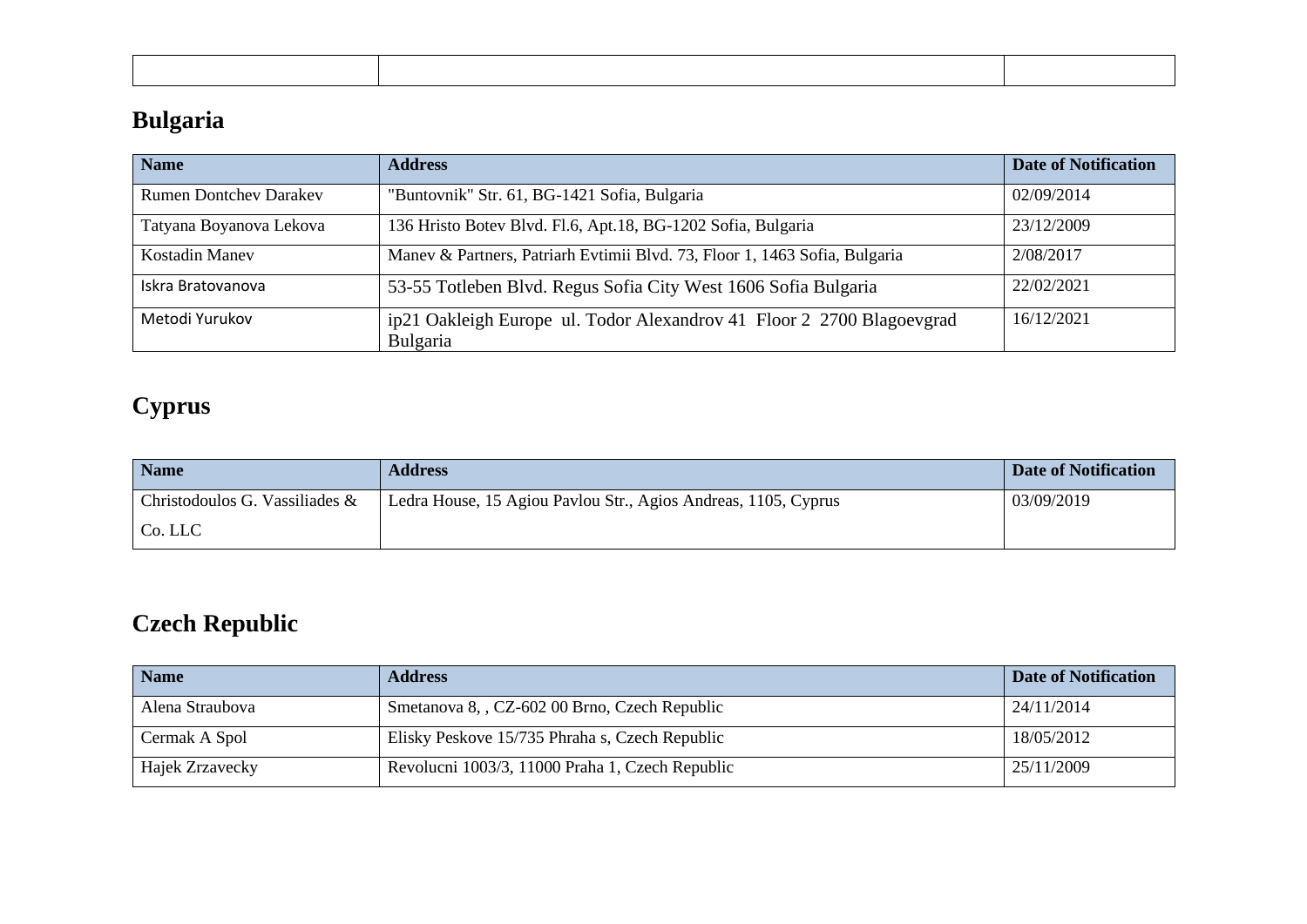| Ing Pavel<br>∟td.<br>Nadvornik | 709 00<br>1099/<br>Sokola<br>umv! | ·Mariánské<br>Republic<br><b>H</b> ory<br>zech.<br>-Strava | 10/201<br>$\cap$ $\Omega$ .<br>$\sim$ |
|--------------------------------|-----------------------------------|------------------------------------------------------------|---------------------------------------|
|--------------------------------|-----------------------------------|------------------------------------------------------------|---------------------------------------|

### **Denmark**

| <b>Name</b>         | <b>Address</b>                                                      | <b>Date of Notification</b> |
|---------------------|---------------------------------------------------------------------|-----------------------------|
| Annemette Ellermann | Jphan Schluter Copenhagen Hojbro Plads 10 DK 1200 Copenhagen K      | 13/08/2008                  |
| Leo Pharma A/S      | Trademark Department, Industriparken 55 2750 Ballerup Denmark       | 28/05/2008                  |
| OTELLO LAW FIRM     | Skt. Clemens Torv 9, 1 <sup>st</sup> floor DK-8000 Aarhus C Denmark | 30/03/2020                  |
| Potter Clarkson AS  | Havnegade 39, kl. 1058 Kobenhavn K Denmark                          | 15/10/2021                  |

### **Finland**

| <b>Name</b>  | <b>Address</b>                                | Date of Notification |
|--------------|-----------------------------------------------|----------------------|
| Iprig OY     | Eteläesplanadi 2 002130 Helsinki Finland      | 03/07/2020           |
| Anne Nyström | Firdonkatu 2 T 63, FI-00520 Helsinki, Finland | 22/11/2021           |

### **France**

| <b>Name</b>       | <b>Address</b>                                                                   | <b>Date of Notification</b> |
|-------------------|----------------------------------------------------------------------------------|-----------------------------|
| Alexander Lerbs   | c/o A.P.I. Conseil, Technopole Helioparc, 2 Ave Pierre Angot 64053 – Pau Cedex 9 | 29/04/2014                  |
|                   | France                                                                           |                             |
| Anne Desmousseaux | C/O ALTA ALATIS PATENT s.p.e.a.s. 23 rue Lavoisier 75008 Paris France            | 10/09/2014                  |
| Claire Simonin    | Advocate a la Cour, 10, rue saulniew, 75009 Paris, France                        | 05/06/2009                  |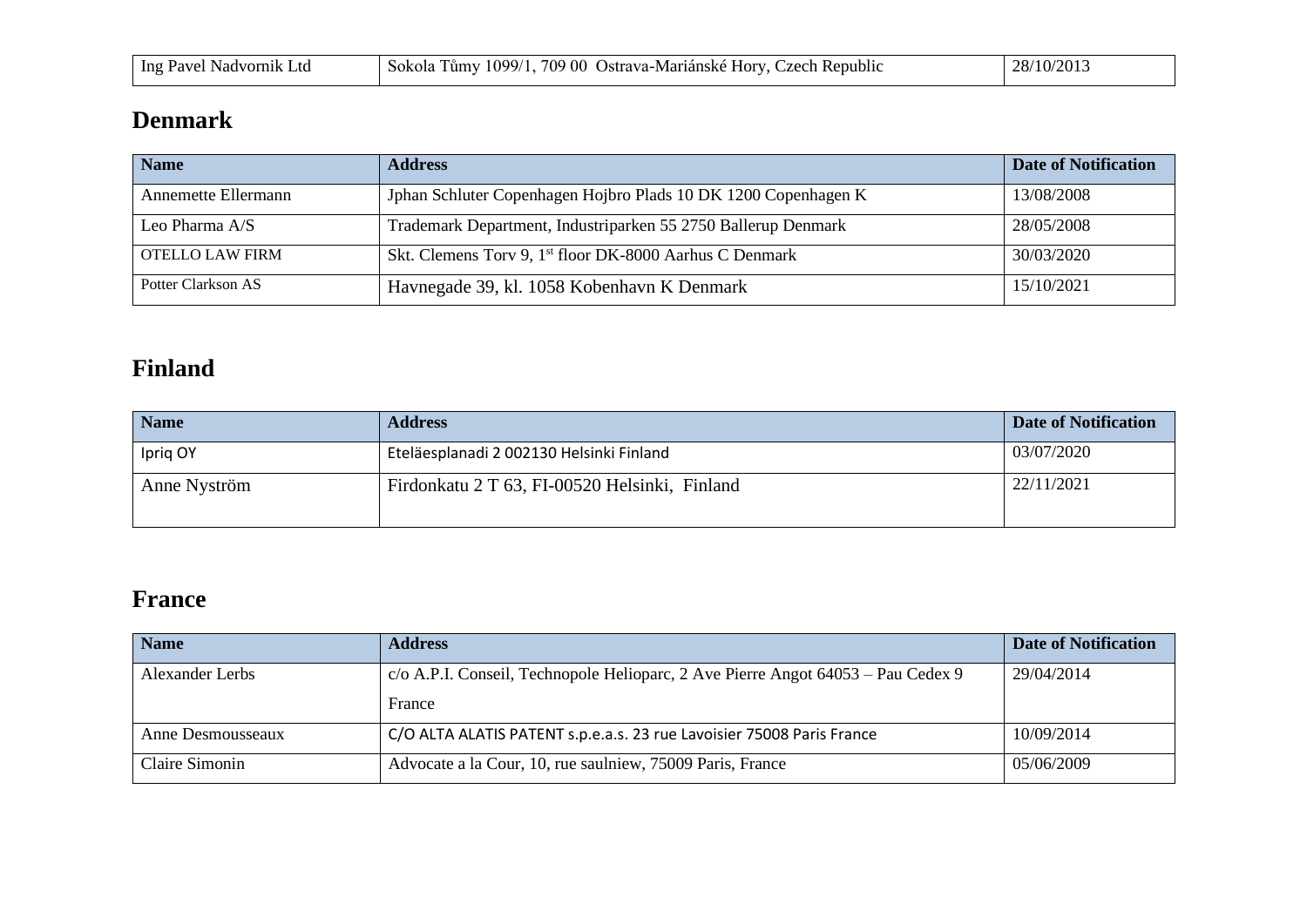| DEBORAH JOURNO            | C/O August & Debouzy Avocats, 6-8 Avenue de Messine 75008 Paris - France           | 21/05/2008 |
|---------------------------|------------------------------------------------------------------------------------|------------|
| <b>Emmanuelle Tevenin</b> | C/O Hirsch & Associés 154 boulevard Haussman, 75008 Paris, France                  | 25/05/2014 |
| Guy Delhaye               | C/O Cabinet Delhaye, 2 Rue Gustave De Clausade, BP30, 81800 Rabastens, France      | 20/02/2009 |
| Jean-Philippe Hugot       | HUGOTAVOCATS, 4, place André Malraux, 75001 Paris                                  | 20/08/2013 |
| Julie Desrois             | C/O CABINET CHAILLOT 16/20 avenue de l'Agent SarreBP74 92703 Colombes CEDEX France |            |
| Marc-Roger Hirsch         | C/O Hirsch & Associés 154 boulevard Haussman75008 Paris, France                    | 11/12/2012 |
| Markplus International    | MARKPLUS INTERNATIONAL, 39 Rue Fessart, 92100 Boulogne-Billancourt,                | 10/07/2014 |
|                           | <b>FRANCE</b>                                                                      |            |
| Marks & Law               | 7, rue des Aulnes, 69410 Champagne au Mont D'or, France                            | 18/12/2010 |
| Oliver Laidebeur          | C/O Office Ernest T. Freylinger S.A. 234 route d/Arlon, B.P. 48 L-9001 Strassen,   | 11/10/2007 |
|                           | Luxembourg                                                                         |            |
| Philippe Bedard           | C/O KBRC & ASSOCIES, 30 Avenue George V 75008 Paris                                | 02/11/2010 |
| Raibaut                   | Cabinet Degret 24 Place Du General Catroux, 75017 Paris France                     | 22/02/2008 |
| Raphaelle Dequire Portier | 26 Cours Albert 1 er, F-75008 Paris, France                                        | 14/05/2009 |
| <b>Richard Buchel</b>     | 13 Avenue du Marechal Joffre, 83120 Plan De La Tour, France                        | 12/11/2009 |
| <b>Stephane Meunier</b>   | C/O Schmit Chretien, 111, cours du Medoc, Bordeaux, France                         | 13/01/2011 |
| Stephen Monod             | c/o Association Monod-Amar-Boudrant, Avocats à la Cour-Law Office, 21 rue          | 20/11/2014 |
|                           | Monsieur, 75007 Paris, France                                                      |            |
| <b>T Mark Conseils</b>    | 31 Rue Tronchet, 75008 Paris, France                                               | 07/04/2014 |
| <b>Gerard Haas</b>        | Haas Societe d'Avocats, 87 Boulevard de Courcelles, 75008 Paris, France            | 26/01/2016 |
| Meyer & Partenaires       | Espace Europeen de l'Entreprise, 2 rue de Dublin, 67300 Schiltigheim, France       | 23/06/2016 |
| Alain Gallochat           | 39 rue du Clos de Paris, F-95170 DEUIL-LA-BARRE, France                            | 18/07/2016 |
| Agnès Doyen               | INSCRIPTA, 10 Rue d'Aumale, 75009 Paris, France                                    | 7/12/2016  |
| Alain Bensoussan Selas    | Immeuble Cap Etoile 58 boulevard Gouvion-Saint-Cyr 75017 Paris France              | 16/10/2017 |
|                           |                                                                                    |            |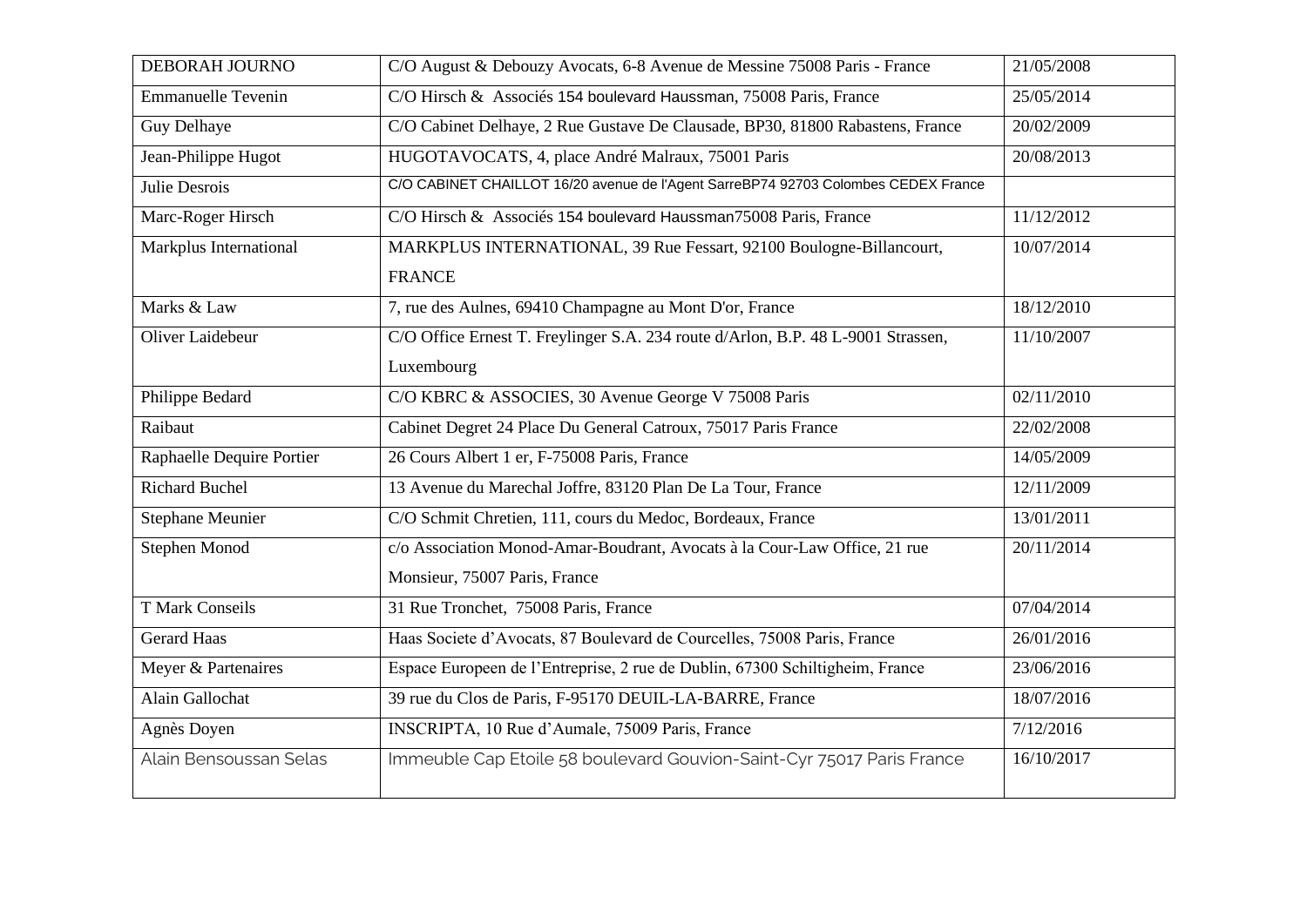| Olivier Roux                        | Tesla Avocats, Bureau de Paris, 250 Rue Saint Jacques, 75005, Paris, France                                            | 26/01/2018 |
|-------------------------------------|------------------------------------------------------------------------------------------------------------------------|------------|
| Thomas Cuche                        | Duclos, Thorne, Mollet-Vieville & Associes, Avocats a la Cour, 164 rue du<br>Fauburg Saint-Honore, 75008 Paris, France | 13/04/2018 |
| Osborne Clarke Société<br>d'avocats | 163 Boulevard Malesherbes, 75017, Paris, France                                                                        | 15/11/2018 |
| Naomi Aaronson                      | 41 venue Bosquet 75007 Paris France                                                                                    | 09/05/2019 |
| Cabinet Granger                     | 43 Rue de Courcelles, F-75008, Paris, France                                                                           | 30/05/2019 |
| Cleach Avocats                      | 43 rue de Courcelles, 75008 Paris, France                                                                              | 18/12/2019 |
| Marine Body                         | Bromhead Johnson Europe SAS 59 allées Jean Jaurès 31000 Toulouse France                                                | 23/09/2019 |
| Eric Junca                          | Junca & Associates 1 Rond Point Flotis 31240 Saint Jean France                                                         | 20/01/2021 |
| Caroline Guillot Mingant            | BROMHEAD JOHNSON EUROPE 59 allées Jean Jaurès 31000 Toulouse<br>France                                                 | 26/01/2021 |
| <b>Franck Soutoul</b>               | 60 RUE PIERRE CHARRON, 75008 PARIS France                                                                              | 06/05/2021 |
| Georgia Devos                       | Hirsch & Associés 154 boulevard Haussmann 75008 Paris France                                                           | 23/11/2021 |

### **Germany**

| <b>Name</b>          | <b>Address</b>                                                                                                 | <b>Date of Notification</b> |
|----------------------|----------------------------------------------------------------------------------------------------------------|-----------------------------|
| Albrecht Saß         | Eppendorfer Landstr. 33, 20249 Hamburg, Germany                                                                | 08/03/2012                  |
| Alt Holger Dr.       | v. Boetticher Hasse Lohmann Rechtsanwälte, Oranienstrasse 164, 10969 Berlin,<br>Germany                        | 20/12/2013                  |
| Christoph von Kupsch | Clifford Chance, Postfach 11 14 42 60049 Frankfurt am Main, Mainzer Landstrasse 46<br>60325 Frankfurt am Main. | 24/12/2007                  |
| Daniela Wagner       | Grobherzog-Friedrich-Strabe 40, 66111 Sarrbrucken, Germany                                                     | 11/03/2010                  |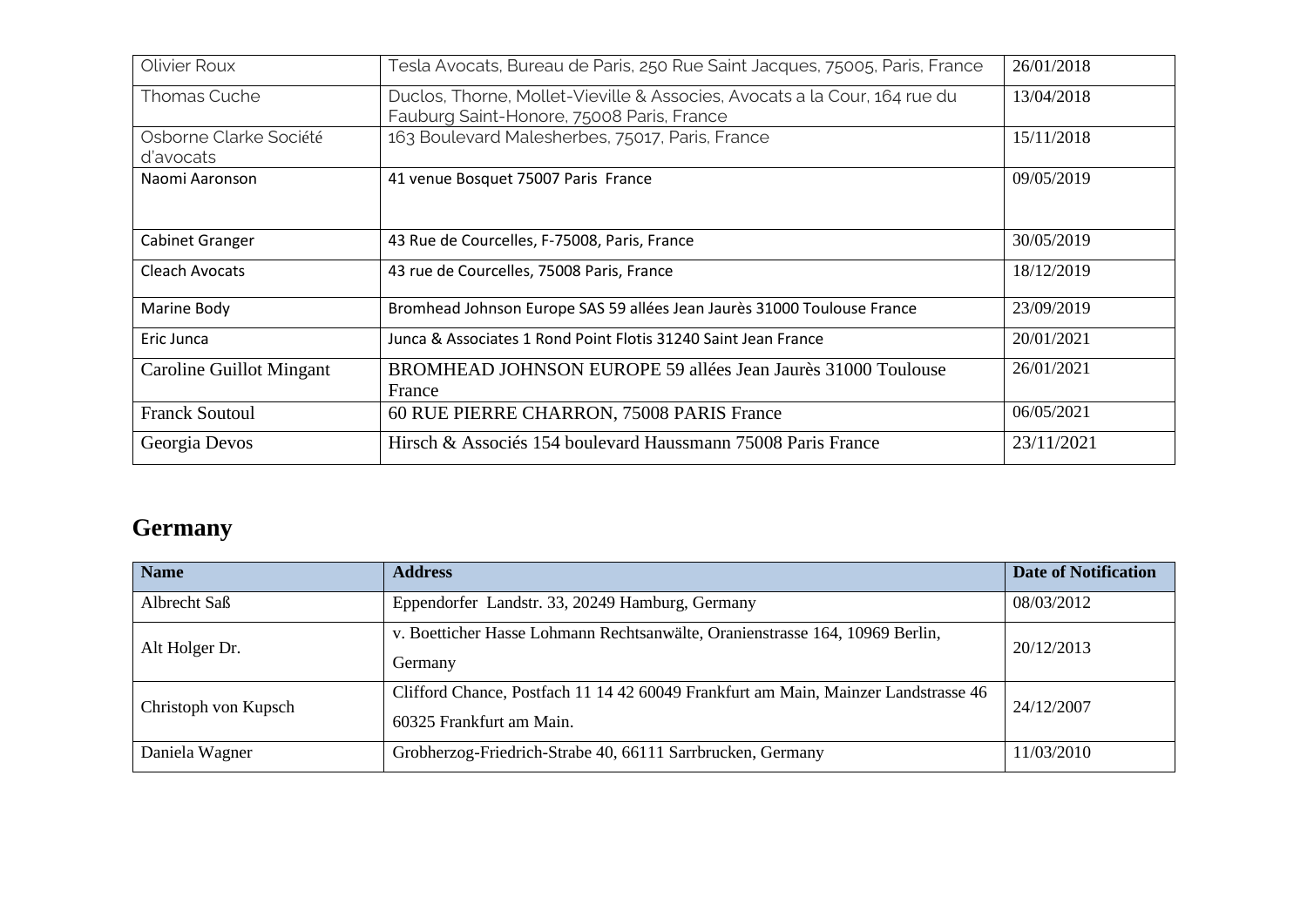| Daniela Wagner               | C/O Wagner Rechtsanwälte, Großherzog-Friedrich-Straß 40, 66111, Saarbrücken,<br>Germany    | 18/06/2013 |
|------------------------------|--------------------------------------------------------------------------------------------|------------|
| David Stechern Dr.           | C/O Klocstermann, Schmidt, Monstadt, Eisbrecher, Korstumstr. 100, 44787 Bochum,<br>Germany | 10/08/2009 |
| <b>Ekkehard Grimm</b>        | Edith-Stein-Str. 22, D-63075, Offenbach/Main, Germany                                      | 14/02/2012 |
| Elisabeth Lege Dr.           | C/O Rechtsanwälte Schils & Kollegen, Vossenstraße 4, 33332 Gütersloh, Germany              | 05/07/2014 |
| <b>Elke Schlosser</b>        | C/O Ruschke, Madgwick, Seide & Kollegen, Rosenkavalierplatz 4, D-81925 Munchen,<br>Germany | 16/12/2010 |
| Felix Holzauser Dr.          | c/o Kzl Bird & Bird LLp, Pacellistr. 14, 80333 Munchen, Germany                            | 21/06/2010 |
| Frank Tilmann Luhrig         | RAe Beiten Burkhardt, Kurfurstenstr. 72-74, D-10787 Berlin, Germany                        | 24/07/2013 |
| <b>Frederick Baltzer</b>     | <b>Frederick Baltzer</b>                                                                   | 05/11/2010 |
| Gert Habermann               | Habermann, Hruschka & Schnabel, Montgelasstr. 2, 81679 München, Germany                    | 25/07/2014 |
| Hendrik Heymel               | HEYMEL Anwaltskanzlei, Gottfried-Keller-Str. 1, 50931 Köln, Germany                        | 23/12/2013 |
| Hoffmann Eitle               | Arabellastr 4, D-81925 Munchen, Germany                                                    | 25/02/2011 |
| Johann Ossing                | Reble & Klose, Patente + Marken, Postfach 12 15 19, 68066 Mannheim, Germany                | 10/06/2014 |
| Jörg Schnabel                | Habermann, Hruschka & Schnabel, Montgelasstr. 2, 81679 München, Germany                    | 25/07/2014 |
| Jürgen Hruschka              | Habermann, Hruschka & Schnabel, Montgelasstr. 2, 81679 München, Germany                    | 25/07/2014 |
| <b>KNUT GRAPE</b>            | C/O Grape & Schwarzensteiner, Patentanwalte, Sebastiansplatz 7, D-80331 Munich,<br>Germany | 26/11/2008 |
| Kunz - Hallstein Dr.         | Postfach 22 11 17 D080501 Munchen                                                          | 03/06/2008 |
| Manfred Wagner               | Grobherzog-Friedrich-Strabe 40, 66111 Sarrbrucken, Germany                                 | 11/03/2010 |
| Marie-Avril Roux Steinkuhler | C/O DRS Avocats Berlin, DRS Avocats Berlin, Schillerstasse 3, 106025 Berlin.               | 16/02/2009 |
| Markus Korner Dr.            | c/o Kzl Bird & Bird LLp, Pacellistr. 14, 80333 Munchen, Germany                            | 21/06/2010 |
| Martin Schlosser Dr.         | Hofleitenstr. 37, D-86356, NeusäB, Germany                                                 | 04/02/2013 |
| Matthias Koch                | c/o Freshfields Bruckhaus Deringer LLP, Im Zollhafen 24, 50678 Cologne, Germany            | 19/04/2013 |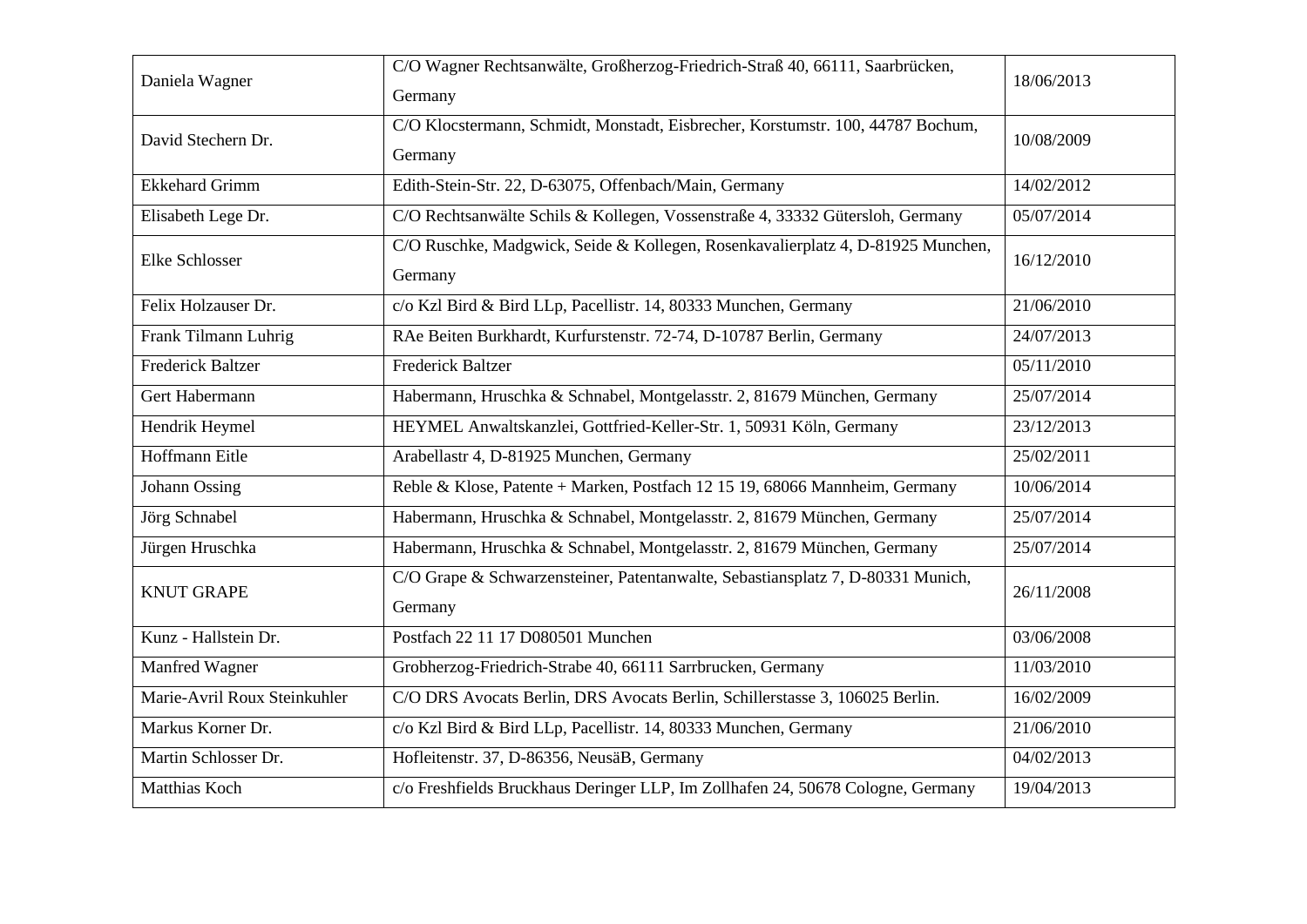| Melanie Fiedler                            | Bergstrasse 11, 49170 Hagen, Germany                                                                           | 26/04/2013 |
|--------------------------------------------|----------------------------------------------------------------------------------------------------------------|------------|
| MLS Rechtsanwaltsgesellschaft<br>mbH       | Fahrenheitstr. 11, D 28359 Bremen, Germany                                                                     | 13/10/2009 |
| Peter J. Blumenthal Dr.                    | Hochrad 7a, D-22605 Hamburg, Germany                                                                           | 23/07/2009 |
| Peter Kalveram                             | 80798 Munchen, Adalbertstrabe 110, Germany                                                                     | 22/07/2013 |
| Preu Bohlig & Partner                      | Warburbstrabe 35, 20354 Hamburg, Germany                                                                       | 03/06/2009 |
| Tabea Thabe                                | c/o Kzl Bird & Bird LLp, Pacellistr. 14, 80333 Munchen, Germany                                                | 21/06/2010 |
| <b>Thomas Hutzelmann</b>                   | Patentanwaltskanzlei Hutzelmann, D-89296 Scholss Osterberg, Germany                                            | 04/01/2011 |
| <b>Thomas Müller</b>                       | Muller & Schubert, Innere Wiener Strasse 13, 81667 Muenchen, Germany                                           | 06/05/2014 |
| Udo Skuhra                                 | C/O Reinhard, Skuhram, Weise & Partner GbR, Friedrichstr. 31, D-80801 Muenchen,<br>Germany                     | 21/10/2009 |
| <b>Ulrike Cremer</b>                       | Cremer & Cremer European Patent Attorneys, St.-Barbara-Str. 16, 89077 Ulm,<br>Germany                          | 02/12/2014 |
| Vormann Dr.                                | Clifford Chance, Postfach 11 14 42, 60049 Frankfurt Am Main, Mainzer Landstrasse<br>46 60325 Frankfurt am Main | 24/12/2007 |
| Wagner Rechtsanwalte                       | Grobherzog-Friedrich-Strabe 40, 66111 Sarrbrucken, Germany                                                     | 11/03/2010 |
| Werner Behnisch Dr.                        | C/O Reinhard Skuhra Weise & Partner GbR, Friedrichstrasse 31, 80801 München<br>Germany                         | 18/05/2010 |
| Normen Lang                                | Lübeck Steuerberater Rechtsanwälte Friedensstraße 11 60311 Frankfurt am<br>Main Germany                        | 18/03/2015 |
| Friedrich Graf Von Westphalen &<br>Partner | Kaiser-Joseph-Straße 284, D-79098 Freiburg, Germany                                                            | 05/06/2015 |
| <b>KSB INTAX</b>                           | Lüerstraße 10-12, D-30175, Hannover, Germany                                                                   | 06/07/2015 |
| Greyhills Rechtsanwalte                    | Unter den Eichen 93, 12205 Berlin, Germany                                                                     | 10/06/2016 |
| Dr. Jan Zecher                             | Fish & Richardson P.C. Highlight Business Towers Mies-van-der-Rohe-Str. 8<br>0807 München Germany              | 09/09/2016 |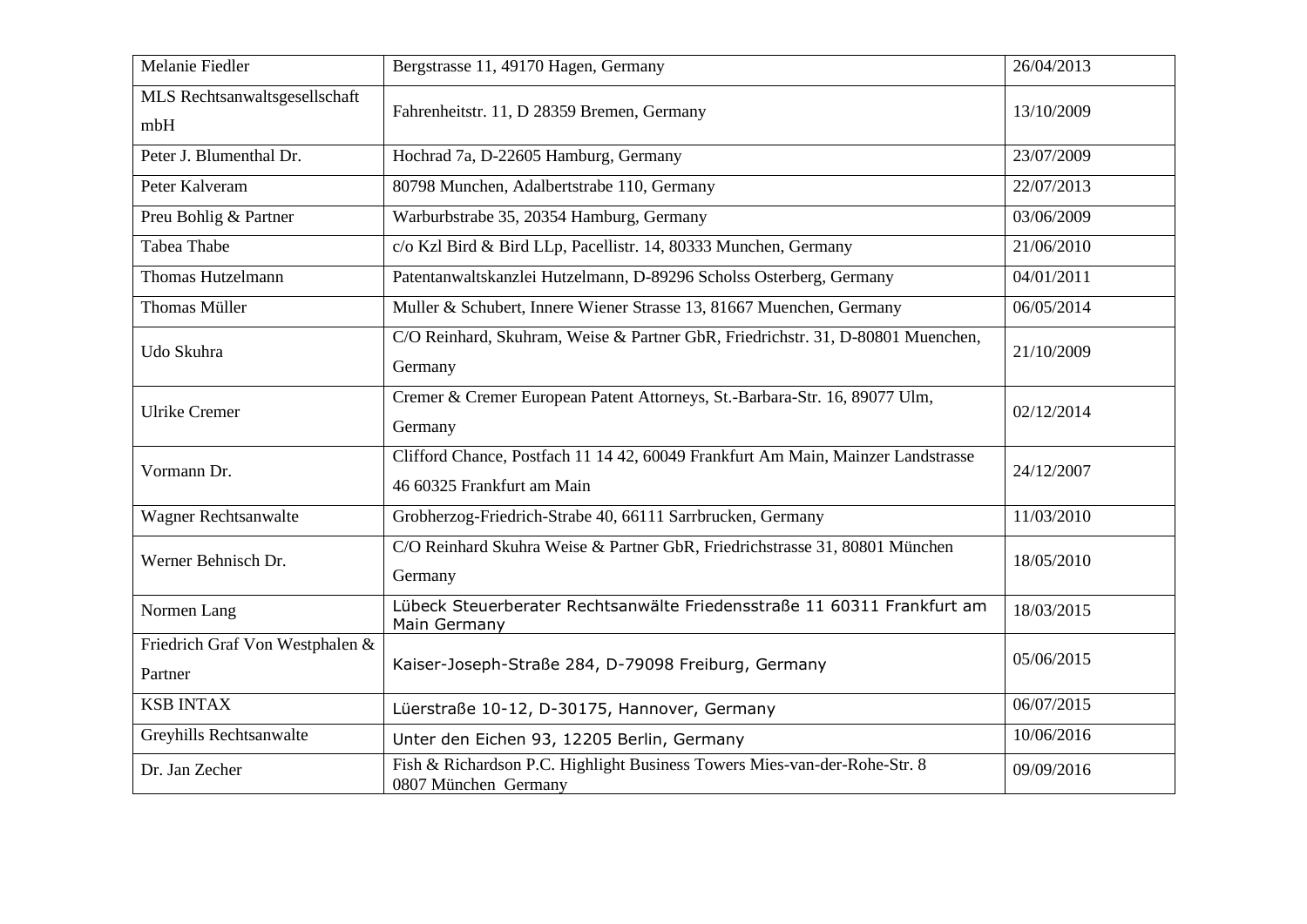| Jan F. Krekel, LL.M.                   | Rechtsanwälte Partnerschaft mbB, Brienner Straße 9, D-80333 München, Germany                                                       | 21/09/2016 |
|----------------------------------------|------------------------------------------------------------------------------------------------------------------------------------|------------|
| Peter Mahler                           | Mahler IP, Brandheide 14, D-22397 Hamburg, Germany                                                                                 | 27/04/2017 |
| Dr. Hans Baumann                       | Konigstrasse 41, 70173 Stuttgart, Germany                                                                                          | 10/08/2017 |
| Massenberg Zürbig Partnerschaft<br>mbB | Brusseler Platz 1, 45131 Essen, Germany                                                                                            | 5/10/2017  |
| De Faria & Patrner mbB                 | Rechtsanwalte und Notare, Gustav-Freytag-Strabe 19, 65189 Wiesbaden, Germany                                                       | 8/11/2017  |
| Roland Kunze                           | Kunze Rechtsanwälte, Maximiliansplatz 12b, 80333 München, Germany                                                                  | 23/01/18   |
| Hubert Flötotto                        | Meldau, Strauß, Flötotto & Neisen, Office Community, Gartenstraße 4, 33332<br><b>Gutersloh Germany</b>                             | 23/04/2018 |
| Peter Maximilian Galik                 | Rechtsanwalt, Thierschstr 5, 80538 Munchen, Germany                                                                                | 3/04/2018  |
| Thomas Kimpfbeck                       | Rindermarkt 17, 85354 Freising, Germany                                                                                            | 28/03/2018 |
| Peter Herre                            | Dendorfer & Hermann, Neuhauser Str. 47, 80331 Munchen, Germany                                                                     | 08/03/2017 |
| <b>Arndt Althaus</b>                   | Patentanwälte Buschhoff Hennicke Althaus, Kaiser-Wilhelm-Ring 24, 50672 Köln,<br>Germany                                           | 30/07/2018 |
| Axel Masberg                           | Rechtsanwalte Dr. Eikelau, Masberg & Kollegen, Poststraße 24, 40213 Dusseldorf,<br>Germany                                         | 09/10/2018 |
| Dr. Astrid Sotriffer                   | Endress + Hauser (Deutschland) AG+Co. KG Colmarer Straße 6 79576 Weil am Rhein<br>Germany                                          | 15/04/2019 |
| Christoph Dominik Schober              | Flügel Preissner Schober Seidel, Patentwälte PartG mbB, Nymphenburger Str. 20 a,<br>80335 Munich, Germany                          | 26/06/2019 |
| Paul & Albrecht Patentwälte            | Strasemannallee 4B, 41460 Neuss, Germany                                                                                           | 28/08/2019 |
| Dr. Georg Jacobs                       | Heuking Kühn Lüer Wojtek, Georg-Glock-Straße 4, 40474 Düsseldorf, Germany                                                          | 07/10/2019 |
| <b>Oliver Spies</b>                    | Page, White & Farrer Germany LLP, Widenmayerstr. 10, 80538 München, Germany                                                        | 11/10/2019 |
| Fleuchaus & Gallo Partnerschaft<br>mbB | Patentwälte, Steinerstr. 15/A, D-81369 München, Deutschland                                                                        | 09/03/2020 |
| HEUKING KÜHN LÜER WOJTEK               | Partnerschaft mit beschränkter Berufshaftung von Rechtsanwälten und<br>Steuerberatern Magnusstraße 13, 50672 Köln/ Cologne Germany | 09/04/2020 |
| Dr. Friedrich Linhart                  | Richard-Kuhn-Str. 37 69123 Heidelberg Germany                                                                                      | 05/05/2020 |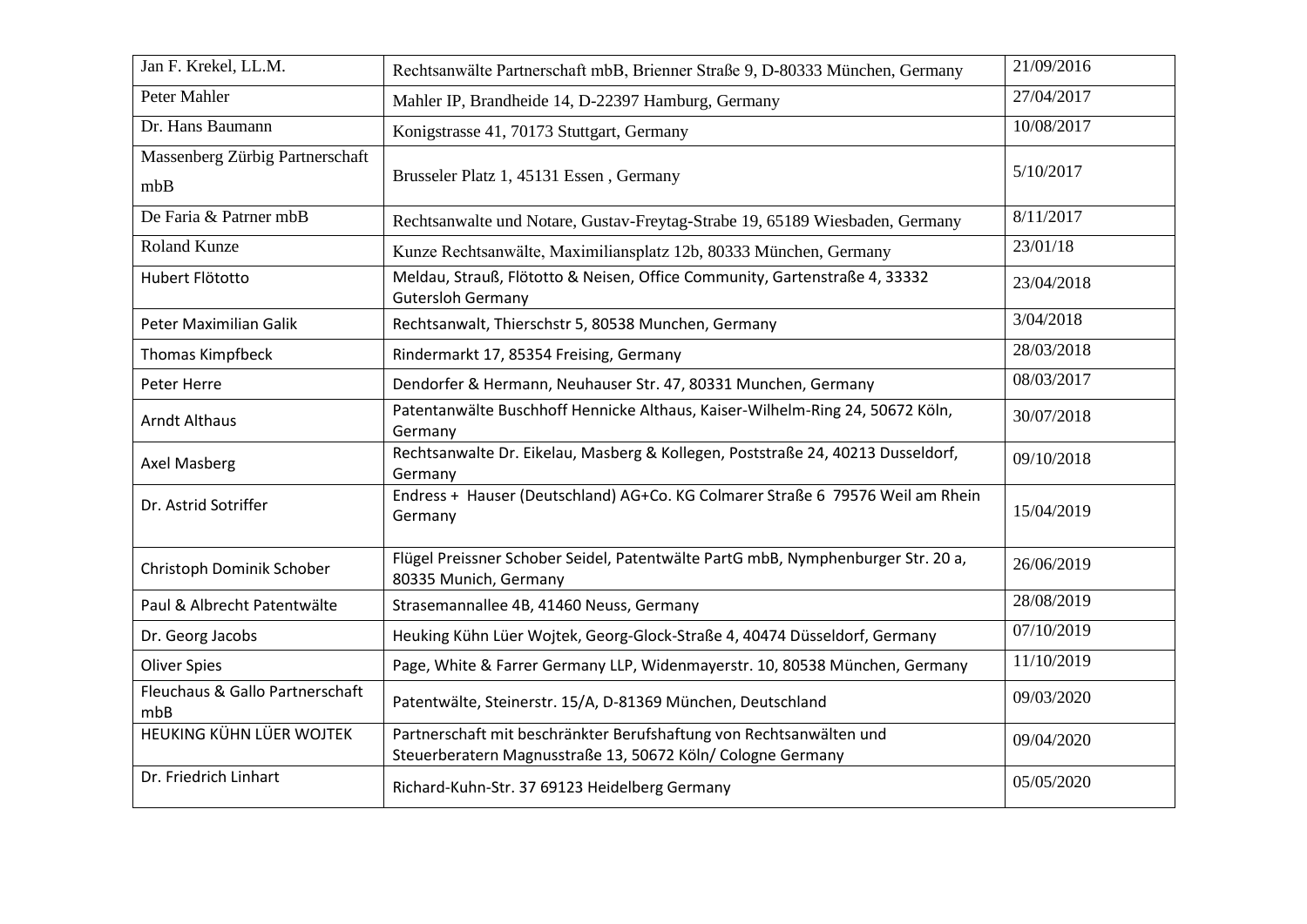| MÖHRLE HAPP LUTHER<br>RECHTSANWALTSGESELLSCHAFT<br><b>MBH</b> | Brandstwiete 3 20457 Hamburg Germany                                                                                                                                                             | 04/06/2020 |
|---------------------------------------------------------------|--------------------------------------------------------------------------------------------------------------------------------------------------------------------------------------------------|------------|
| Dr. Gert Würtenberger                                         | Rechtsanwalt, Maximiliansplatz 12b, 80333 München, Germany                                                                                                                                       | 14/09/2020 |
| <b>Florian Traub</b>                                          | Pinsent Masons Ottostrasse 21, 80333 Munich, Germany                                                                                                                                             | 08/12/2020 |
| Mathias Lelke                                                 | V. NIEDING EHRLINGER GEIPEL INGENDAAY PartGmbB Attorneys At Law · Notary Publics<br>Certified Specialists for Industrial Property and Copyright (IP) Kurfürstendamm 66<br>D-10707 Berlin Germany | 11/12/2020 |
| Jan Caspar Rebling                                            | c/o STOBBS Widenmayerstr. 34 D-80538 München Germany                                                                                                                                             | 29/12/2020 |
| Barbara Niemann Fadani                                        | c/o STOBBS Widenmayerstr. 34 D-80538 München Germany                                                                                                                                             | 29/12/2020 |
| D. Young & Co. LLP                                            | Rosental 4 80331 Munich Germany                                                                                                                                                                  | 18/12 2020 |
| Venner Shipley LLP                                            | Alte Landstrasse 23 85521 Ottobrunn/München, Germany                                                                                                                                             | 16/02/2021 |
| Dr. Martin Grund                                              | Grund IP Group Patentanwalt und Solicitor PartG mbB Nikolaistraße 15 D-80802<br>Munich Germany                                                                                                   | 10/05/2021 |
| <b>Ute Pfaller</b>                                            | Kaulbachstr. 114 D-80802 München Germany                                                                                                                                                         | 18/02/2022 |
| Dr. Waldemar Leitner                                          | Zerrennerstrasse 23-25 D-75172 Pforzheim Germany                                                                                                                                                 | 14/03/2022 |

### **Greece**

| <b>Name</b>                  | <b>Address</b>                                 | <b>Date of Notification</b> |
|------------------------------|------------------------------------------------|-----------------------------|
| Karatzas & Partners Law Firm | 8 Koumpari Street, 10674 Athens, Greece        | 25/01/2017                  |
| Mr. Emmanouil Troulis        | 9A Valaoritou Street, GR-106 71 Athens, Greece | 18/11/2019                  |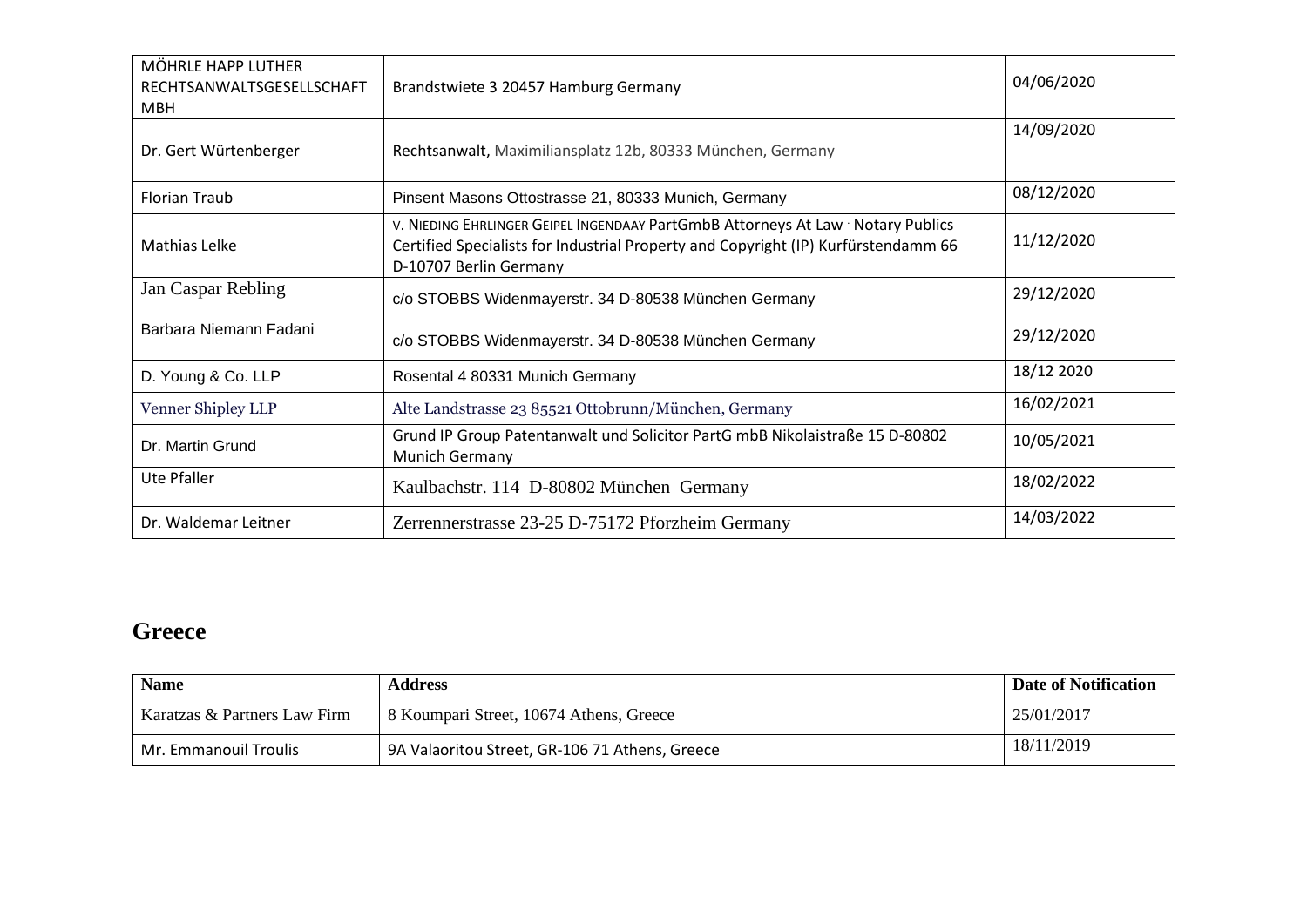### **Hungary**

| <b>Name</b>       | <b>Address</b>                                                            | <b>Date of Notification</b> |
|-------------------|---------------------------------------------------------------------------|-----------------------------|
| Miklos Sovari Dr. | c/o DANUBIA Patent & Law Office LLC., H-1051 Budapest, Bajcsy-Zs. út 16., | 29/05/2013                  |
|                   | Hungary.                                                                  |                             |
| Petra Eros Dr.    | c/o Dr Petra Eros Law Office, 1064 Budapest, Podmaniczky UTCA 79, Hungary | 24/07/2013                  |
| RÒNASZÈKI TIBOR   | PATINORG KFT., 1132 Budapest u. 6-8, Hungary                              | 17/11/2016                  |
| Katalin Donusz    | SBGK Audrassy ut 113, 1062 Budapest, Hungary                              | 27/06/2017                  |

# **Italy**

| <b>Name</b>                      | <b>Address</b>                                                   | <b>Date of Notification</b> |
|----------------------------------|------------------------------------------------------------------|-----------------------------|
| Alessandro Mannini               | C/O Bugnion S.p.A., Via dei Rustici, 5 - 50122 Firenze Italia    | 10/03/2008                  |
| Davide Parolin                   | Via Bassanese, 61/2, MONTEBELLUNA (TV) 31044 ITALY               | 03/06/2014                  |
| Pietro Gianbattista Bembo        | Milano 20122, C.so di P.ta Vittoria, 17 Italy,                   | 10/03/2014                  |
| Antonio Petruzzelli              | Corso Italia, 43, I-20122 Milano, Italy                          | 22/11/2016                  |
| Filippo Dinacci                  | Corso Vittorio emanuele No42, 80122 naples Italy                 | 22/03/2018                  |
| DE SIMONE & PARTNERS             | Via Vincenzo Bellini 20 ROMA (RM) CAP 00198 Italy                | 18/09/2018                  |
| S.P.A.                           |                                                                  |                             |
| Omest s.a.s. di Stampfer Patrick | Via Luigi Negrelli, 15 I-39100 Bolzano, Italy                    | 07/06/2019                  |
| & C.                             |                                                                  |                             |
| Augosto Scerrato                 | 76, Calle Cirilo Amoros-floor 3 - door 5- 46004, Valencia, Spain | 13/07/2020                  |
| Miriam Giorgioni                 | Via Bacchiglione n.5 1-36066 Sandrigo (V1) Italy                 | 28/09/2021                  |

### **Latvia**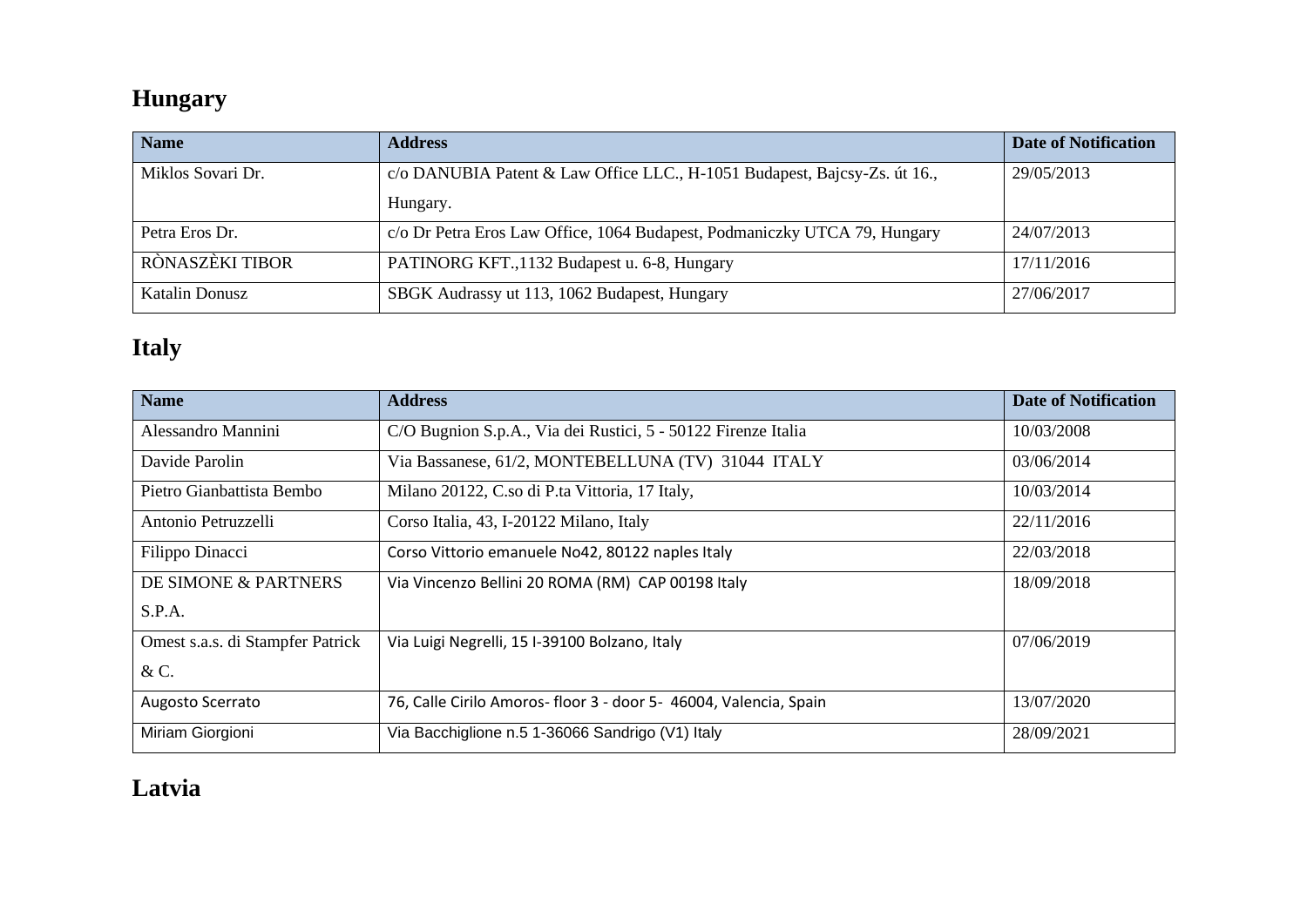| <b>Name</b>            | <b>Address</b>                                                         | <b>Date of Notification</b> |
|------------------------|------------------------------------------------------------------------|-----------------------------|
| Jevgenijs Fortuna      | FORAL Intelektuala ipasuma agentura, SIA, a/k 98, LV-1050 Riga, Latvia | 09/05/2014                  |
| Nina Dolgicene         | C/O 27 Dzerbenes Str., Suite 206, Riga, Latvia, LV-1006                | 22/02/2011                  |
| Jevgenija Gainutdinova | Miera 12-1 LV-1001 Riga Latvia                                         | 29/10/2021                  |

# **Luxemburg**

| <b>Name</b>                  | <b>Address</b>                                              | Date of Notification |
|------------------------------|-------------------------------------------------------------|----------------------|
| Pronovem-Meyers & Van        | BP 111, 261, Route d'Arlon, L-8002 Strassen, Luxembourg     | 01/03/2013           |
| Malderen S.A.                |                                                             |                      |
| Office Freylinger S.A.       | 234 route d'Arlon, P.O. Box 48, L-8001 Strassen, Luxembourg | 20/10/2017           |
| Dennemeyer & Associates S.A. | 55 Rue des Bruyères 1274 Howald Luxembourg                  | 03/02/2022           |

### **Malta**

| <b>Name</b>    | <b>Address</b>                                                                                       | <b>Date of Notification</b> |
|----------------|------------------------------------------------------------------------------------------------------|-----------------------------|
| Peter Geissler | $\alpha$ c/o Geissler & Associates, The Duke, Office 1, Republic Street, Victoria VCT<br>1017, Malta | 12/02/2013                  |

# **Poland**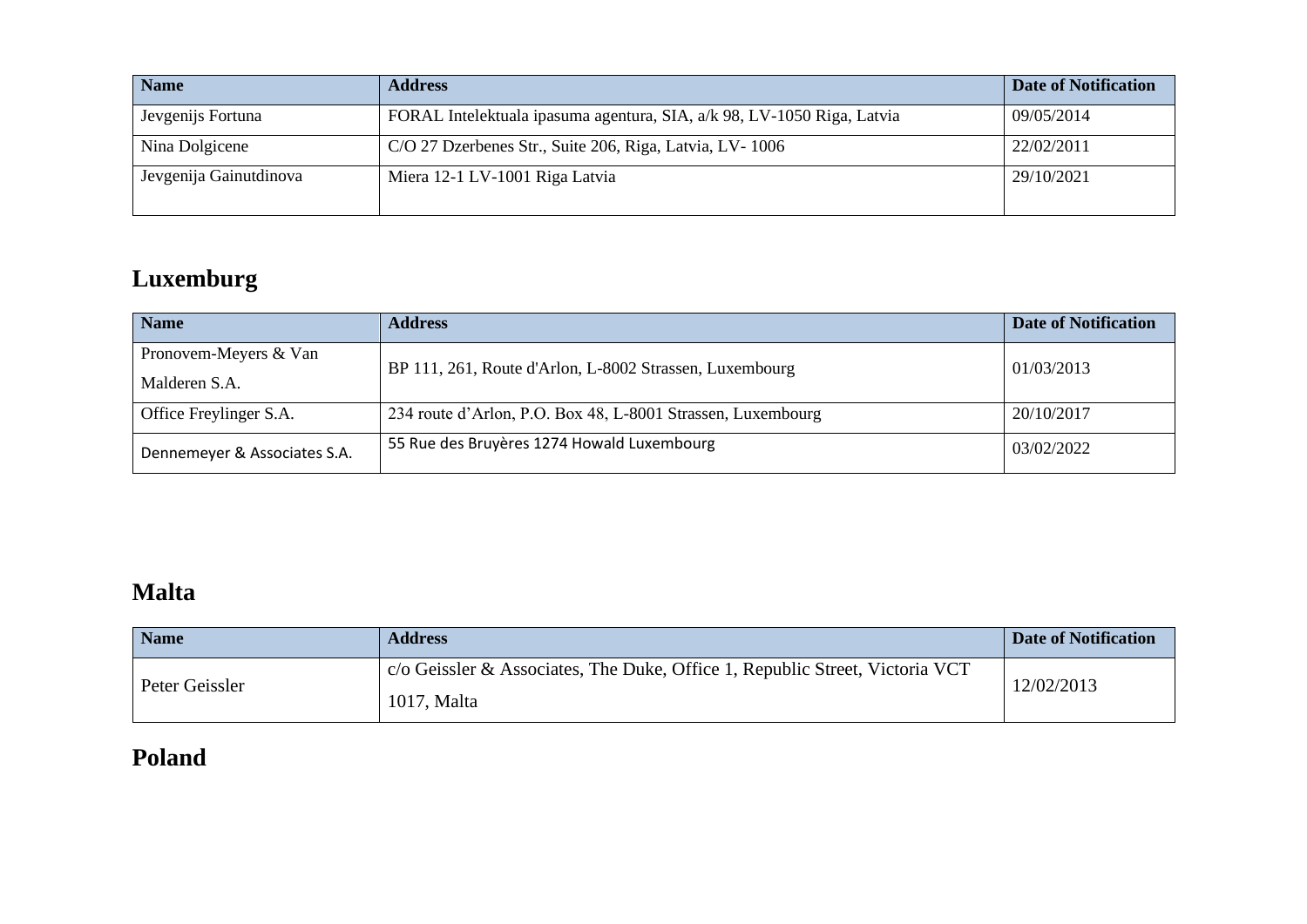| <b>Name</b>                | <b>Address</b>                                                                                                                                           | <b>Date of Notification</b> |
|----------------------------|----------------------------------------------------------------------------------------------------------------------------------------------------------|-----------------------------|
| Aneta Balwierz-Michalska   | ul.Kard. Wyszynskeego 3/5, 75-062 Koszalin, Poland                                                                                                       | 26/02/2010                  |
| Anna Izabela Cybulka       | PORAJ Kancelaria Prawno-Patentowa Sp.z o.o., ul. Roosevelta 11/8, PL-60-829<br>Poznań, Poland                                                            | 03/04/2014                  |
| Anna Korbela               | Rzecknik Patentowy, ul. Kilinskiego 30/2, PL-42-200 CZEKTOCHOWA, Poland                                                                                  | 24/11/2009                  |
| Igor Sawicki               | Zurawia 45; 00-680 Warszawa, Poland                                                                                                                      | 05/06/2014                  |
| <b>KRYSTYNA KOZAK</b>      | ul. Elbaska 135, PL-80-718, Gdansk, Poland                                                                                                               | 11/08/2009                  |
| <b>Romuald Suszczewicz</b> | C/O Patentbox Kancelaria Patentowa, 61-823 Piznan, ul. Piekary 6 Apt. 17, Poland                                                                         | 23/12/2011                  |
| Joanna Janoszek            | JWP Patent & Trade Mark Attorneys, WPT Bud. Alfa, ul. Klecinska 123, 54-413<br>Warsaw, Poland                                                            | 04/05/2016                  |
| Marcin Milewski            | Kancelaria Prawna Magdalena Zawislak & Partners in Law, ul. Kaliska 23 lok., U1, 02-<br>316, Warszawa, Poland                                            | 20/09/20017                 |
| Magdalena Krekora          | Ul. Gorna 95 32-091 Michalowice Krakow Poland                                                                                                            | 19/03/2019                  |
| Anna Cybulka               | Ul. Slowackiego 31/33, lok. 1 60-824 Poznań, Poland                                                                                                      | 16/10/2019                  |
| Ewelina Jasion             | LawBox Olszar Jasion Jurczok spółka komandytowa ul. PODWALE, nr 7, lok.<br>II PIETRO, miejsc. WROCŁAW, kod 50-043, poczta WROCŁAW, kraj<br><b>POLSKA</b> | 14/05/2021                  |

# **Portugal**

| <b>Name</b>               | <b>Address</b>                             | Date of Notification |
|---------------------------|--------------------------------------------|----------------------|
| Vasco Stilwell de Andrade | Rua Castilho, 165 1070-050 Lisboa Portugal | 24/02/2022           |
|                           |                                            |                      |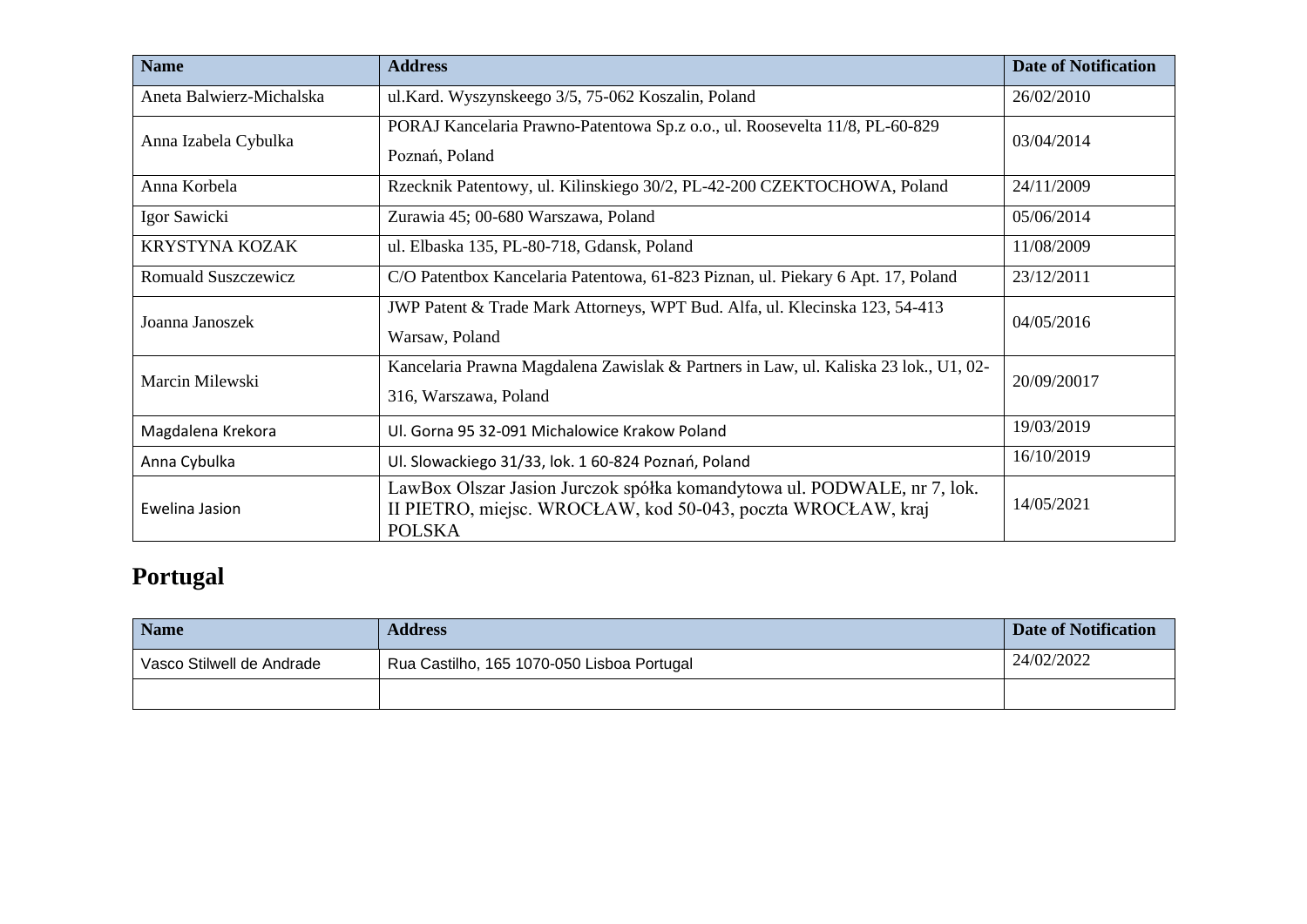### **Romania**

| <b>Name</b>                   | <b>Address</b>                                                                             | <b>Date of Notification</b> |
|-------------------------------|--------------------------------------------------------------------------------------------|-----------------------------|
| Emanuel Teodoru               | C/O Teodoru & Associates SRL, Bucharest, District 4, 2B Marasesti Blvd, Building A,        | 02/11/2010                  |
|                               | Entrance 2, Ground Floor, Romania.                                                         |                             |
| Raluca Ardeleanu              | Str. Baia de Aramã nr. 1, bloc B, trobson 3, etaj 6, ap. 117, sector 2, Bucharest, Romania | 10/12/2013                  |
| Violeta Teodoru               | C/O Teodoru & Associates SRL, Bucharest, District 4, 2B Marasesti Blvd, Building A,        | 02/11/2010                  |
|                               | Entrance 2, Ground Floor, Romania.                                                         |                             |
| Ratza si ratza SRL            | Bd. A. I. Cuza 52-54, Sector 1 011056 Bucuresti Romania                                    | 31/12/2021                  |
| Dennemeyer & Associates S.R.L | Aurel Vlaicu Street, no 94, 1st floor Brasov,<br>500178, Romania                           | 09/02/2022                  |
|                               |                                                                                            |                             |

### **Slovakia**

| <b>Name</b>        | <b>Address</b>                            | <b>Date of Notification</b> |
|--------------------|-------------------------------------------|-----------------------------|
| Law $&$ Tech s.r.o | Rooseveltova 809/22 04001 Košice Slovakia | 26/05/2021                  |

# **Spain**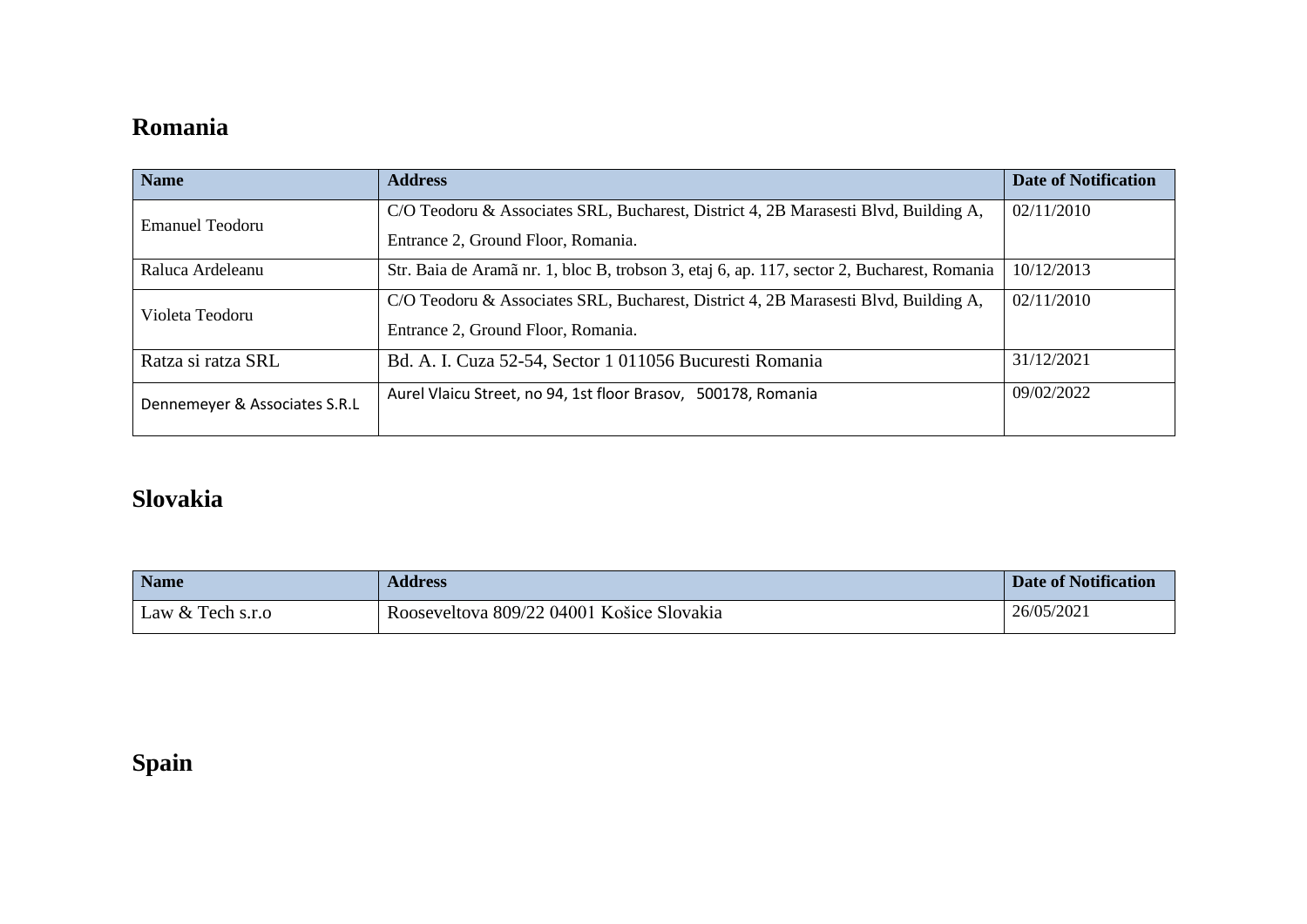| <b>Name</b>                     | <b>Address</b>                                                                                                                         | <b>Date of Notification</b> |
|---------------------------------|----------------------------------------------------------------------------------------------------------------------------------------|-----------------------------|
| Alejandro Calle Lopez           | Calle Miguel Ángel, 16, 3° Izda, E-28010 Madrid, Spain                                                                                 | 21/05/2014                  |
| Christina Sanabria San Emeterio | C/Txakursolo, 23, E-48990 GETXO (Bizkaia), Spain                                                                                       | 07/05/2014                  |
| Dionisio Chanza Jordan          | Plaza Alfonso el Magnanimo, 13, 46003 Vanencia, Spain                                                                                  | 09/03/2012                  |
| Jorge Garcia Dominguez          | C/O Garcia Dominguez & Asociados, Plaza del Corrillo, 3a Planta, 37001 Salamanca,                                                      | 21/05/2009                  |
|                                 | Spain                                                                                                                                  |                             |
| Maria Jose Garreta Rodriguez    | Ebro Puleva, Calle Aribau 155, bajos, 08036, Barcelona, Spain                                                                          | 16/03/2009                  |
| Per-Ola Bergqvist               | Foyen Advokatfirma AB, Jacobsbergsgatan 22, P.O. Box 7229, Se-103 89 Stockholm,                                                        | 19/12/2007                  |
|                                 | Sweden                                                                                                                                 |                             |
| Per Nihlmark                    | C/O Nihlmark Zacharoff, PO Box 7701, 103 95 Stockholm, Sweden                                                                          | 22/03/2010                  |
| Noerr Alicante IP, S.L.         | Avenida Mexico 20, 03008 Alicante, Spain                                                                                               | 07/07/2015                  |
| David Rickard                   | IPULSE 2a Edificio Escala, D'es Barranc 78, Cas Catala Nou 07015, Mallorca, Spain                                                      | 25/01/2019                  |
| <b>Olivier Partouche</b>        | Gran Via de les corts catalanes 651, Piso 3-1, 08010 Barcelona, Spain                                                                  | 28/10/2019                  |
| Carlos Rivadulla                | Tuset, 20-4-4 E-08006 Barcelona ESPAÑA                                                                                                 | 30/04/2020                  |
| Isidro José García Egea         | INTERMARK PATENTES Y MARCAS, S.L.P. (also trading as LIDERMARK)<br>PATENTES Y MARCAS) C/Obispo Frutos, 1 B - 2º A 30003 - Murcia Spain | 13/10/2020                  |
| Carolina Sanchez Margareto      | Calle Sueca 22 4 12 46006 València Spain                                                                                               | 26/05/2021                  |

### **Sweden**

| <b>Name</b>                | <b>Address</b>                                                        | <b>Date of Notification</b> |
|----------------------------|-----------------------------------------------------------------------|-----------------------------|
| Göran Bergqvist            | Zacco Sweden AB, P.O. Box 5581, SE-114 85 Stockholm, Sweden           | 12/03/2015                  |
| Barker Brettell Sweden AB. | Öctermalmsgatan 87 B, 114 59 Stockholm, Sweden                        | 23/10/2019                  |
| Liselott Enström           | Barker Brettell Sweden AB Östermalmsgatan 87B 114 59 Stockholm Sweden | 28/09/2020                  |